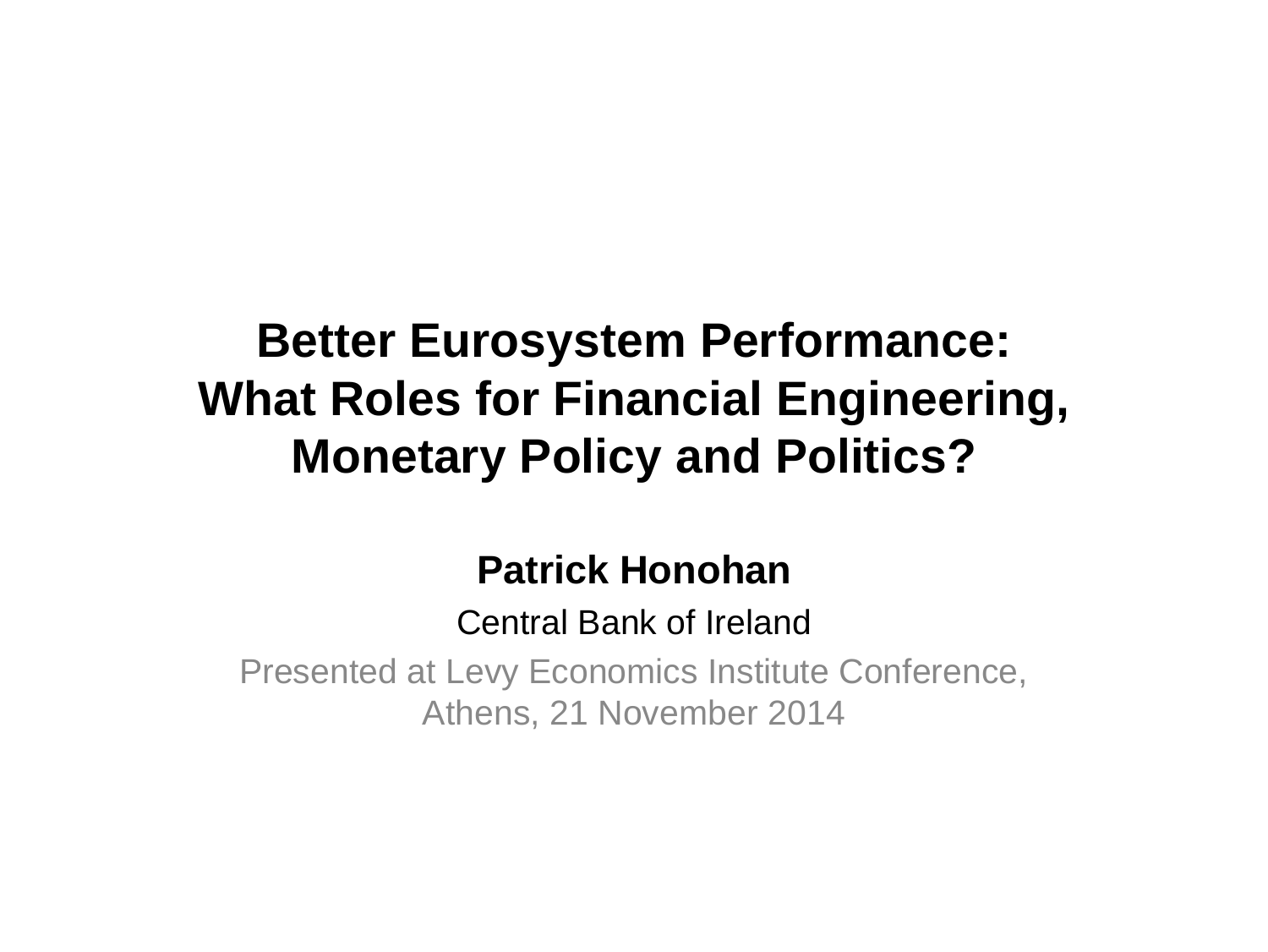Over the past six years a variety of financial engineering and monetary policy "fixes" have been proposed to address the debt and financial asset consequences of the sequence of adverse developments which have beset the euro area:

- The global financial crisis (financial engineering itself largely implicated in this);
- The euro area sovereign debt crisis; and
- The protracted period of below-target inflation that is in prospect.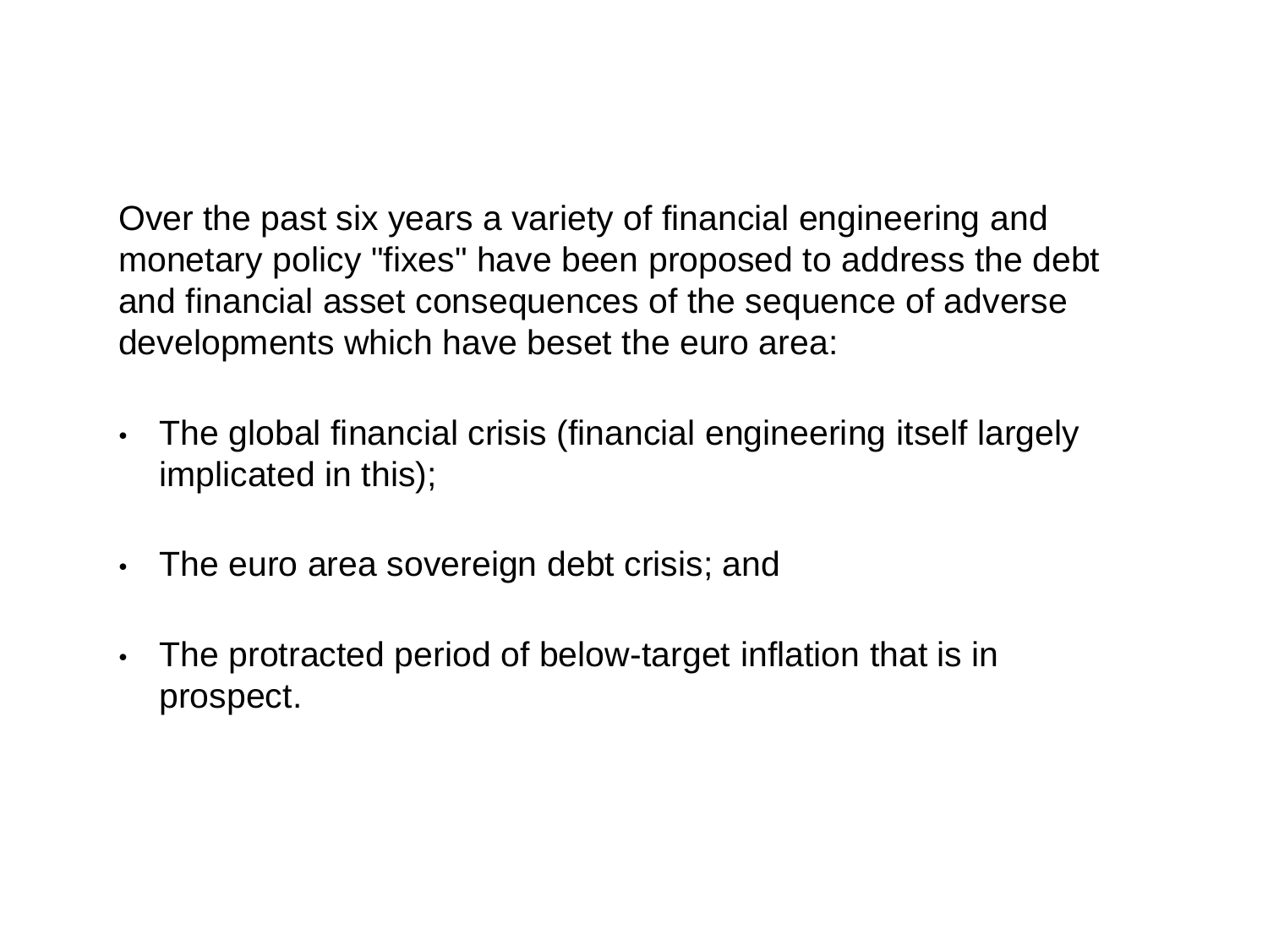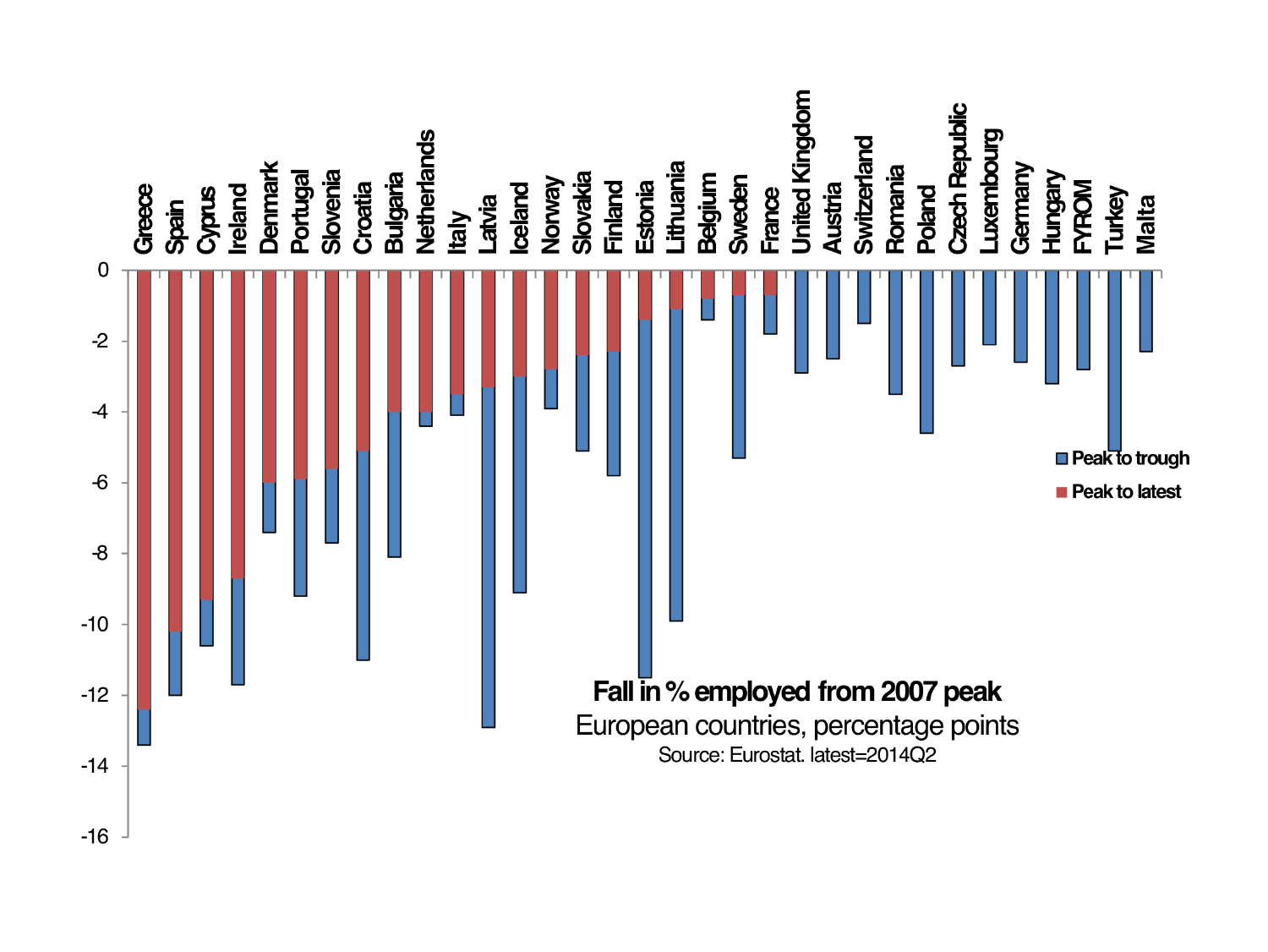Scale of the debt issues for euro area has become large because:

(a) official indebtedness has become very high especially after crisis (and debt ratios slow to fall given low nominal GDP trend (real growth and inflation both below trend/target

(b) defaults of Lehmann, Iceland and Greece resulted in reassessment of tail risks in market.

Consequences of debt overhang more clearly perceived in some countries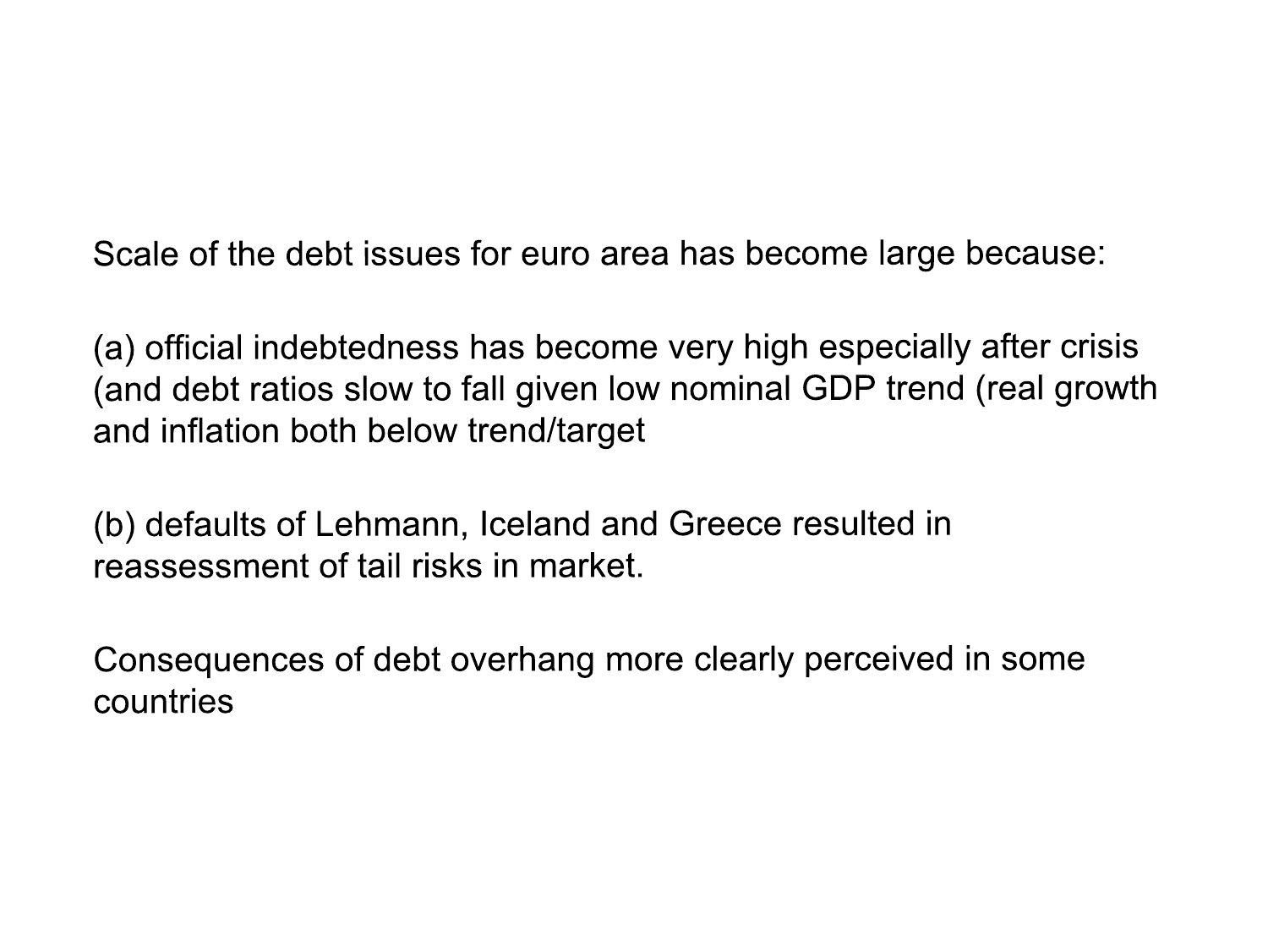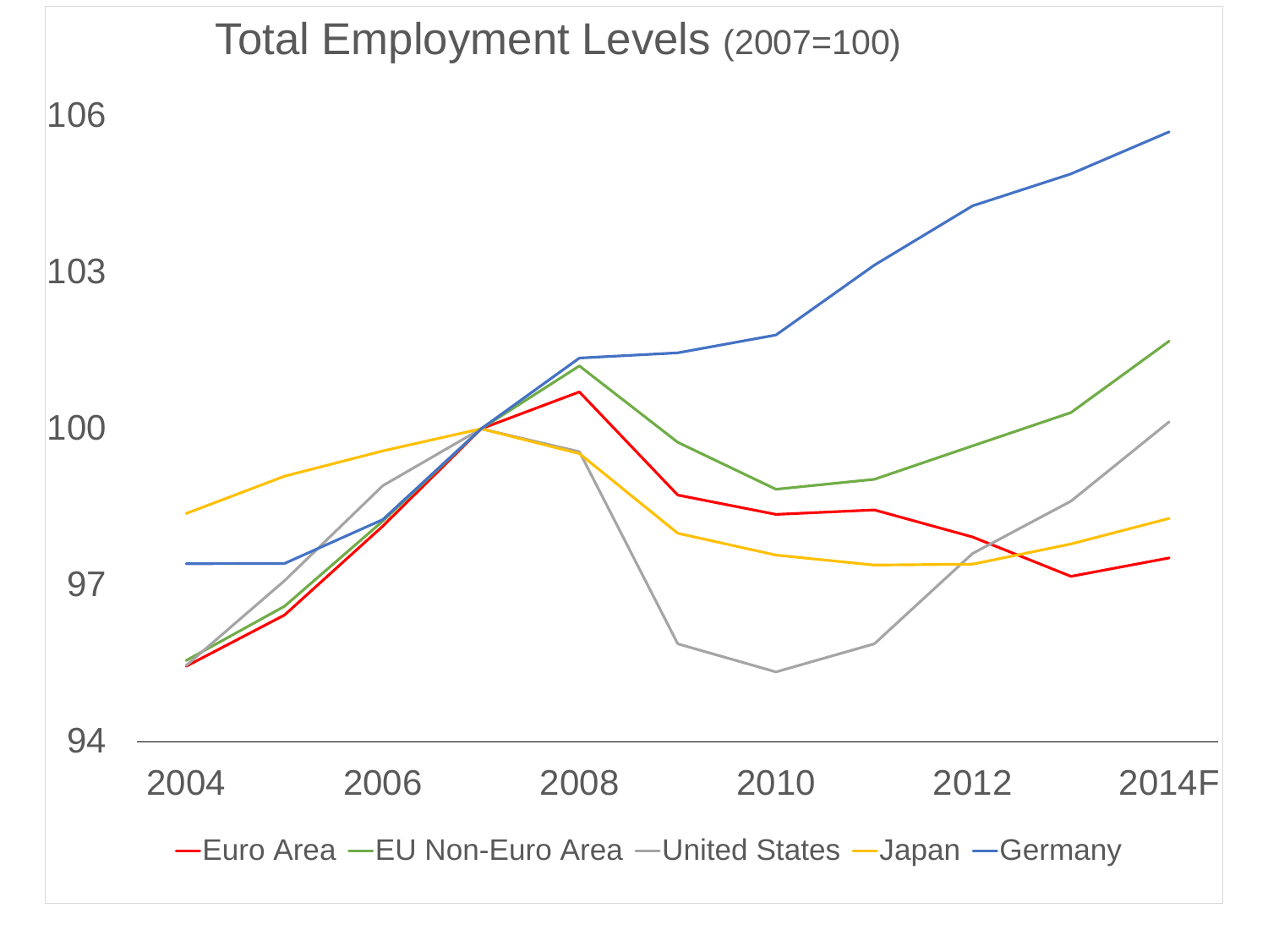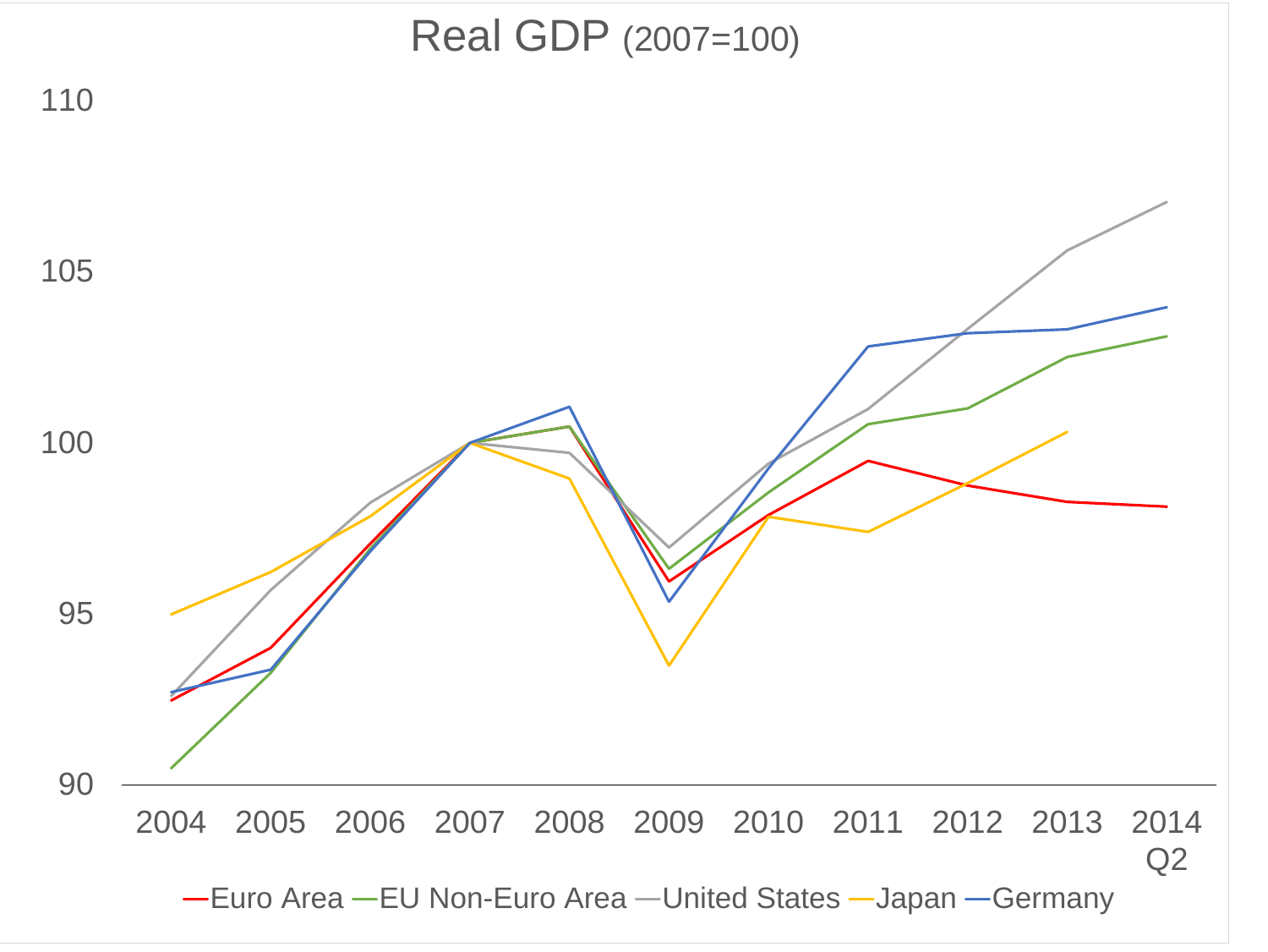Some of these innovations have been implemented

- Leveraged official loans to stressed sovereigns.
- Negative nominal interest rates.
- Outright purchase of high yield assets (stressed sovereigns in the SMP, covered bonds, ABS).
- Long term secured lending to banks up to 4 years.
- Collective action clauses on new Sovereign debt.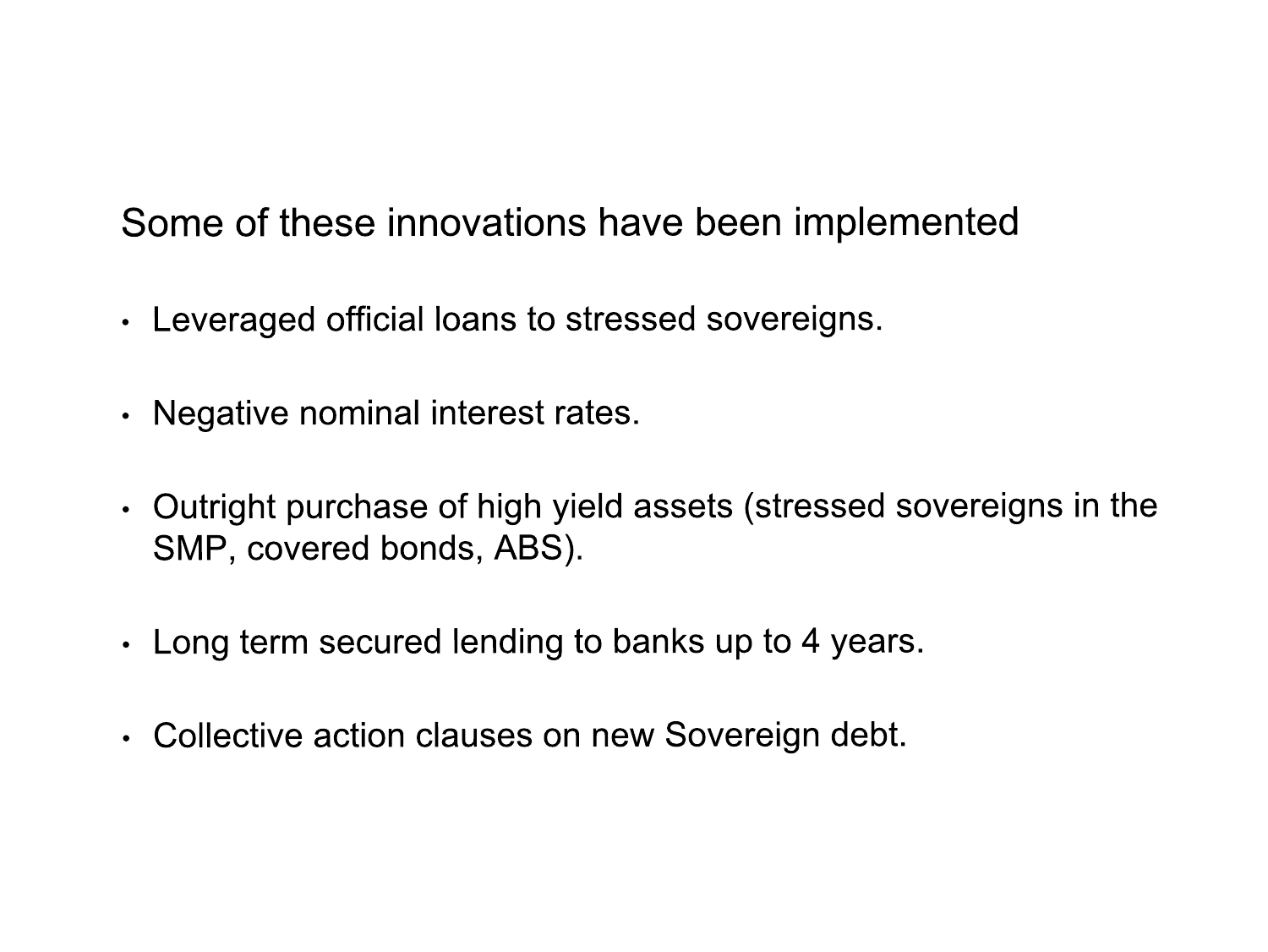Others are projects, or not (fully) applied

- Eurobonds in various flavours.
- A banking license for a multinational fund.
- · GDP-linked bonds.
- Official (multinational) tail risk insurance.
- · Bailable bank bonds.
- Multinational direct capital injection in stressed banks.
- Central Bank purchases of a targeted quantity of sovereign debt.
- President Juncker's very recent CDO proposal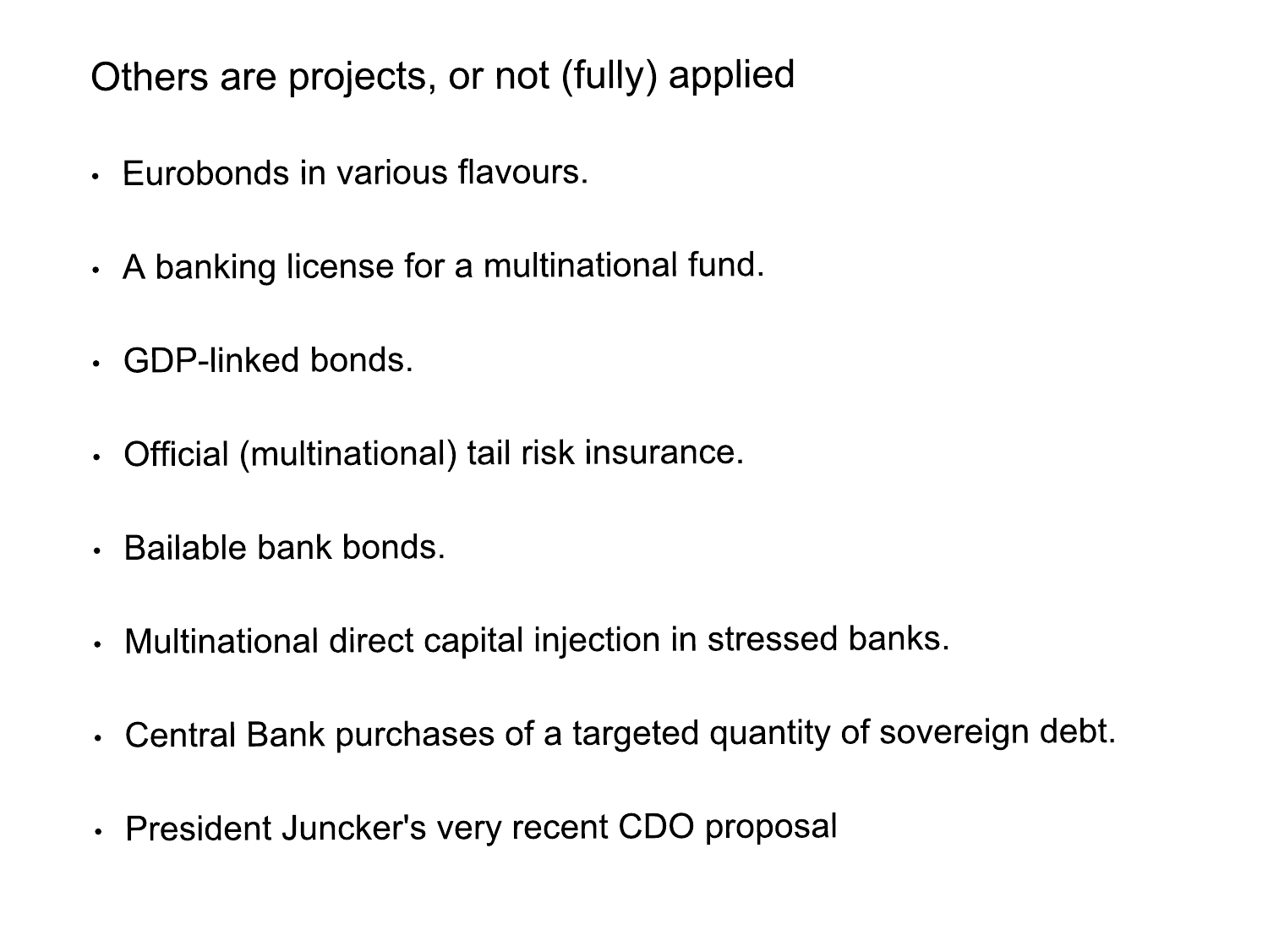### **1. Monetary Policy**

- ECB interest rate policy and forward guidance have kept long interest rates in core countries at record low levels especially since mid 2014.
- Lowers servicing costs on floating rate or new debt.
- Inflation has dipped below target for the past couple of years: action to bring it back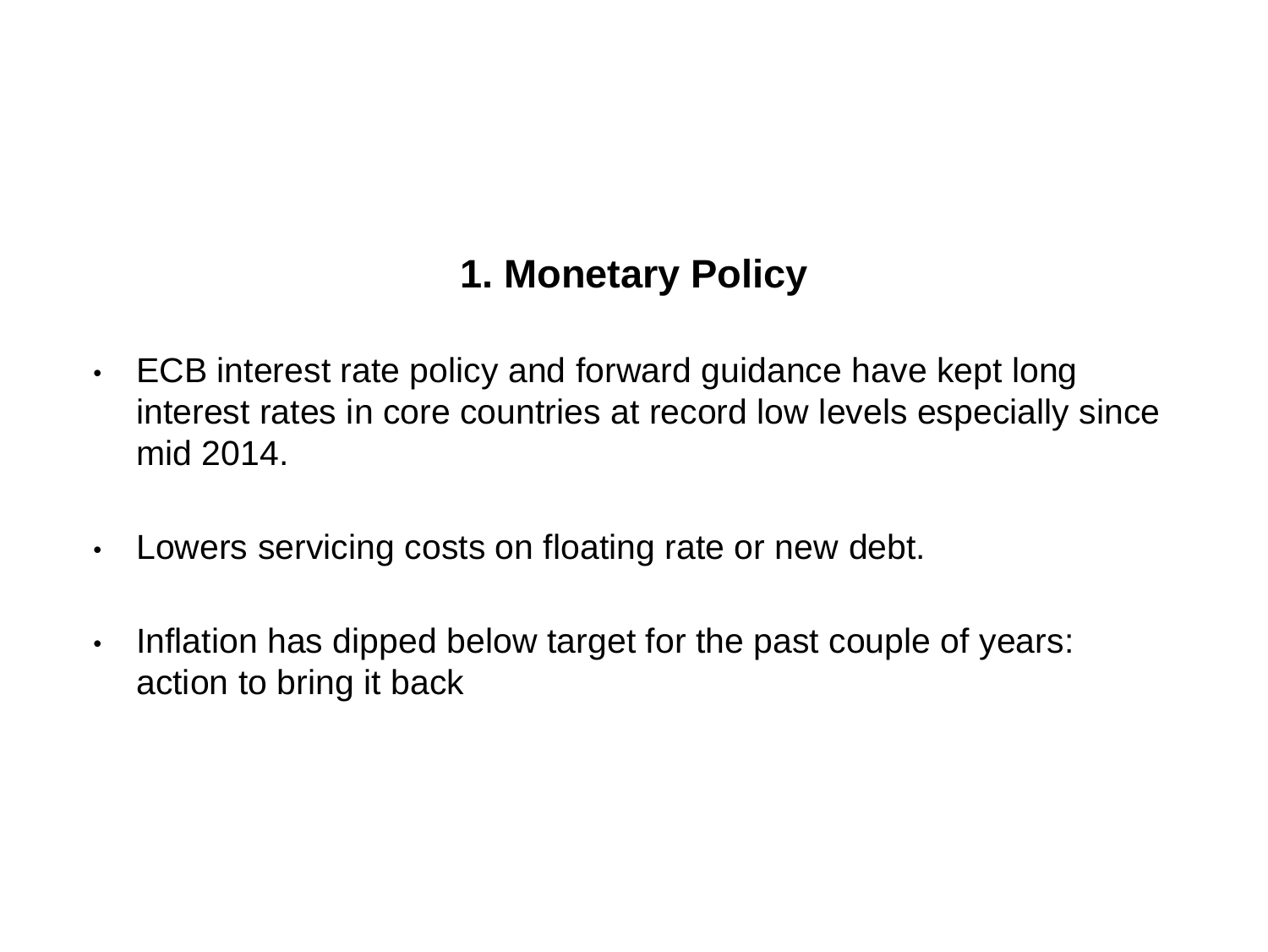### Eonia rate 1999- present

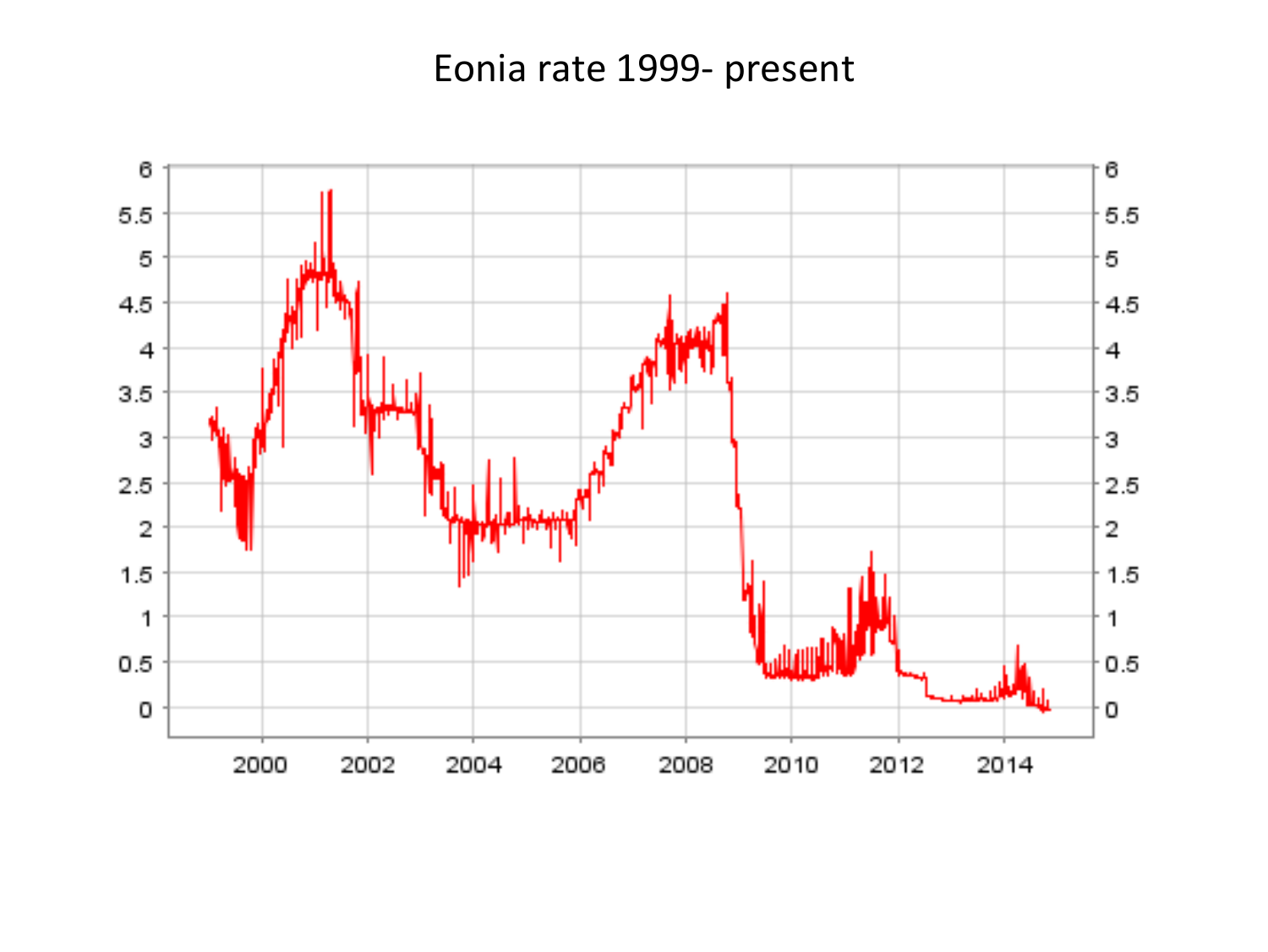#### Euro area inflation rate 1999-2014

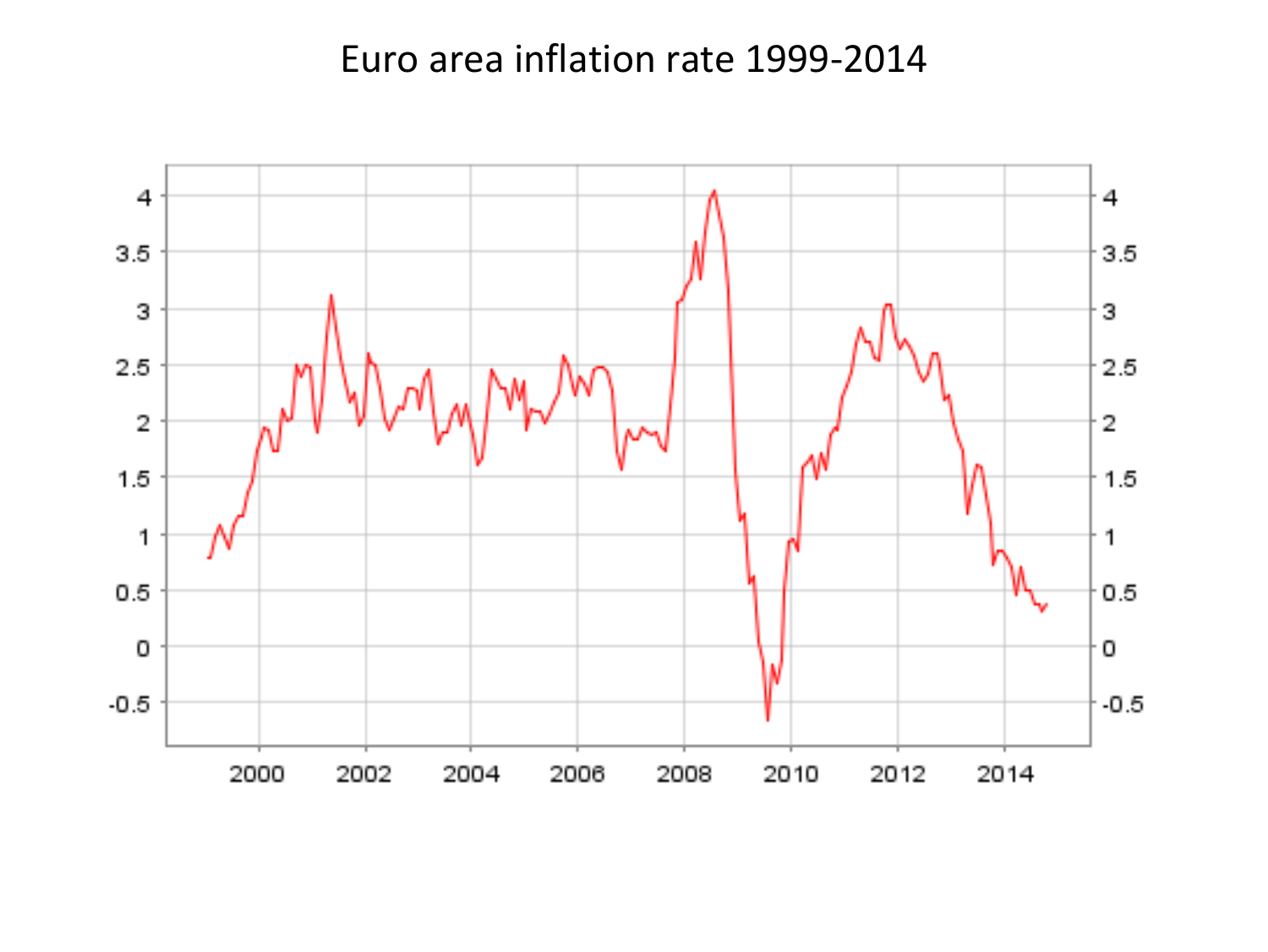#### *The ECB's balance sheet*

Size matters, but composition also.

- Neutrality propositions.
- Term and credit risk
	- US took out term in QE
	- Some private credit risk absorption in CovBond and ABS  $\Theta$ programmes.
	- Sovereign credit risk in OMT through policy conditionality (not a  $\bigcirc$ problem faced by US, UK, Japan)
- Spillover effects: how strong? (Toothpaste). Segmentation of markets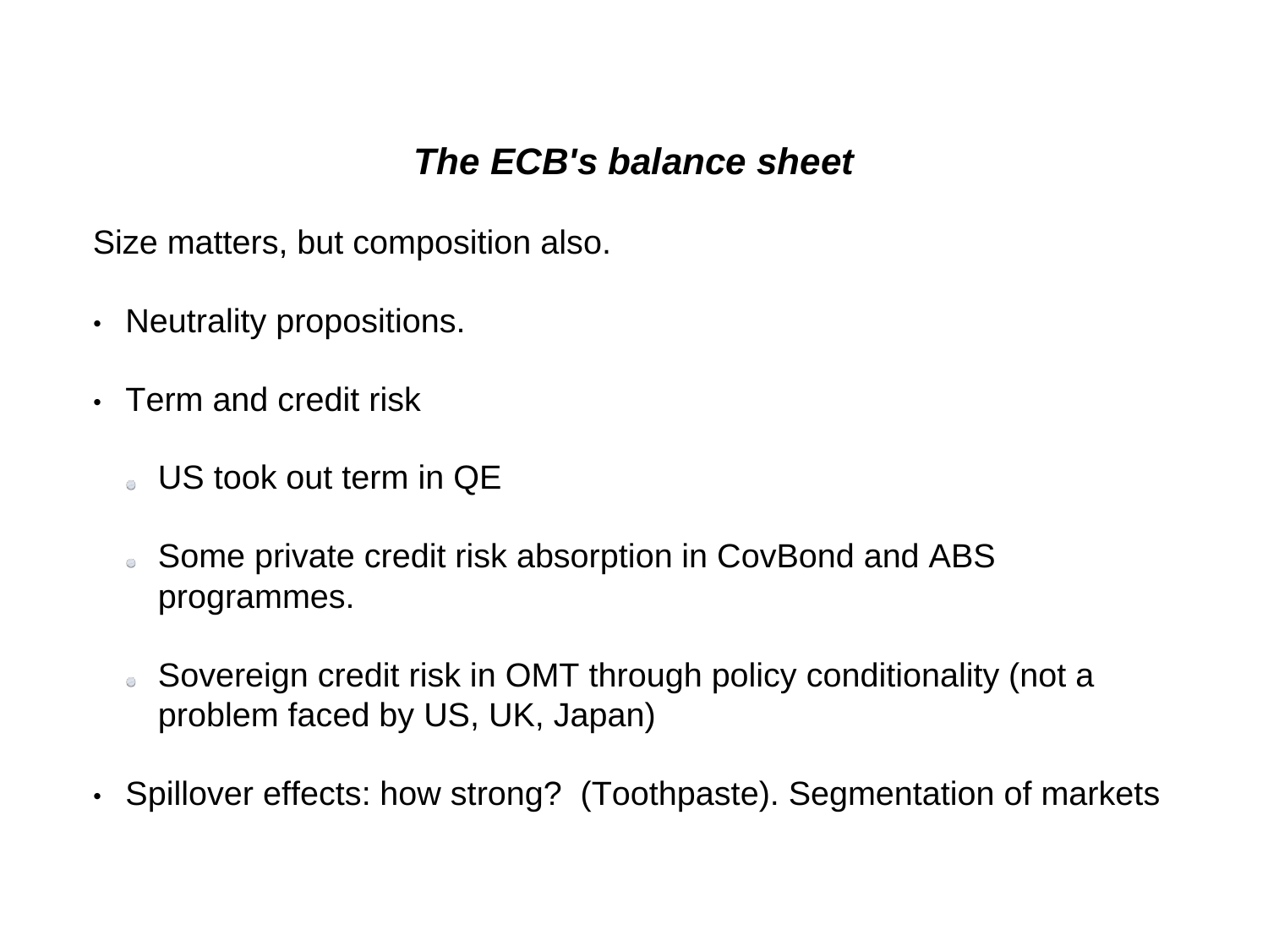### *Monetary policy initiatives in other countries*

- US, UK, Japan have also driven interest rates to zero.
- In those countries also Central Bank has acquired large blocks of Government securities: debt servicing costs are thus monetised for the present. (Inflation has remained subdued, but non-inflationary scale and duration of such a strategy is inherently limited.)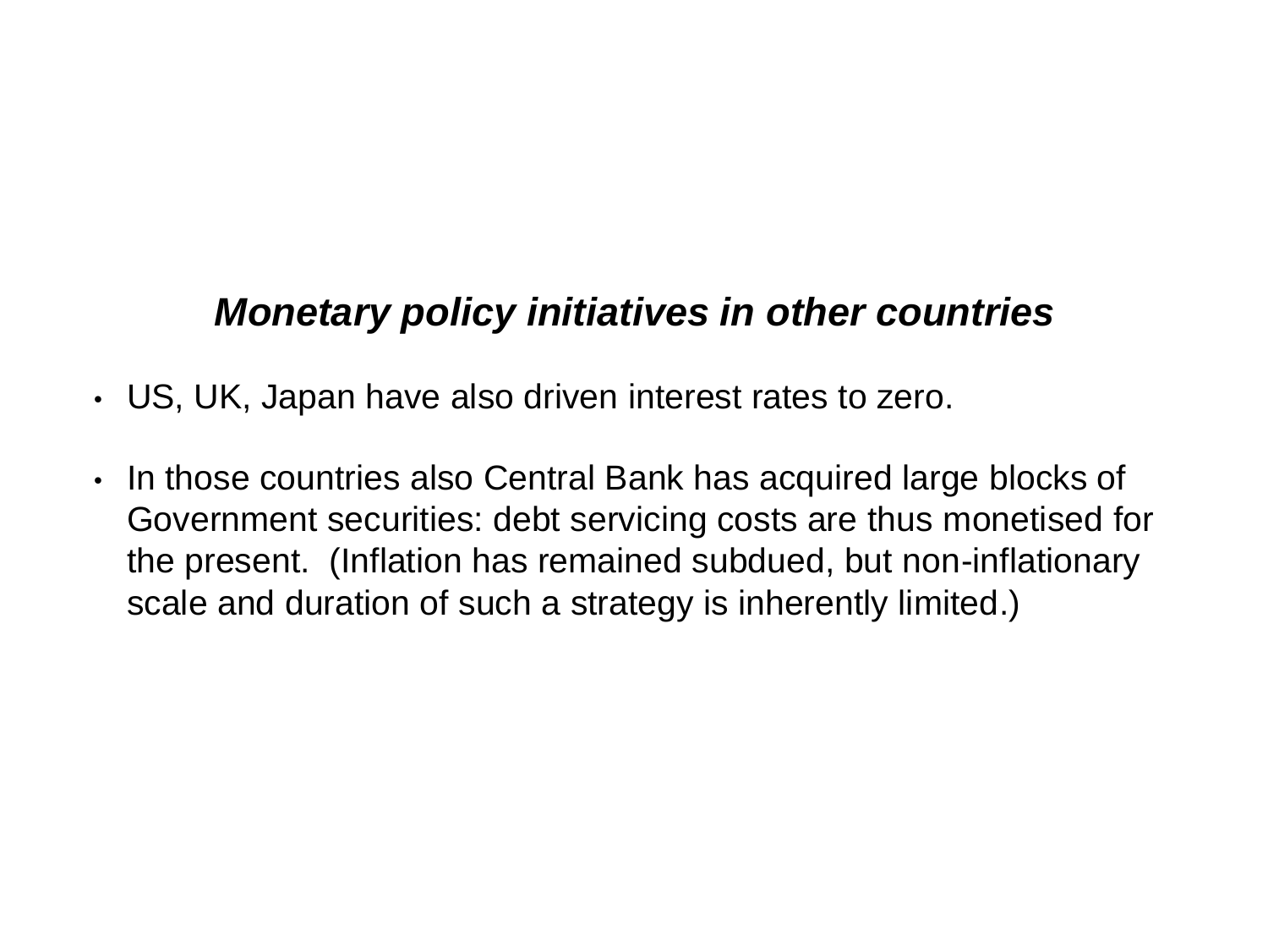## 2. Financial Engineering

Seeks to bundle and unbundle risks (e.g. credit and maturity/term) order to enable transfer of risks to those best placed to absorb them

(But has got a bad name because it sometimes transferred risks from those who understand them to those who do not)

#### Conjecture

A better transfer of risks in the euro area would have resulted in sizable overall gains of wealth

#### Caveat

An attempt to transfer debts and losses often masquerades as a fairlypriced transfer of risks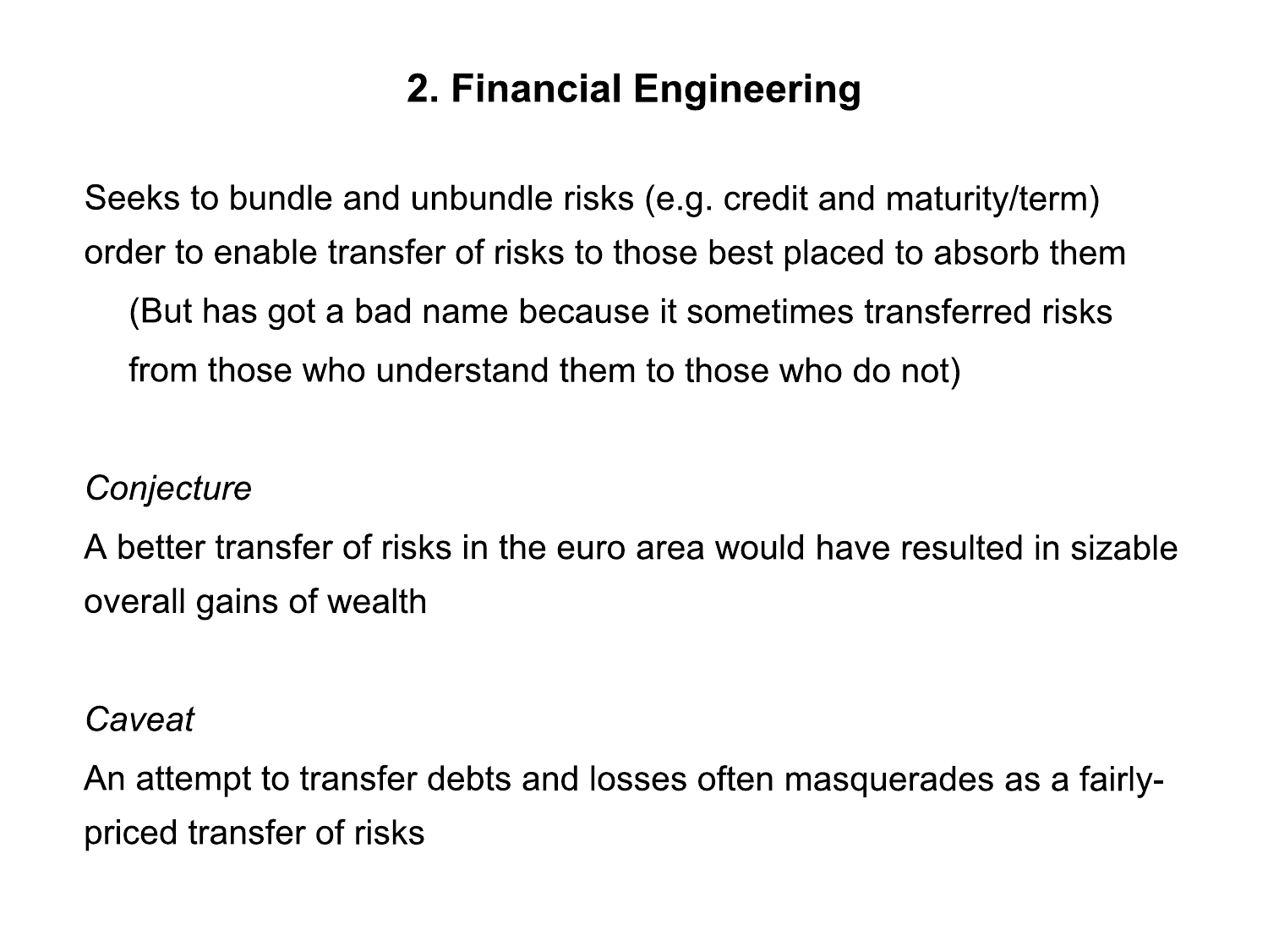### *Risk-sharing plans*

*Examples*:

- Direct capital injection into banks (e.g. By ESM)
	- Upside potential for funds provider (as shown by experience)  $\Theta$
	- Relief of over-indebted sovereign reduces other risks  $\Theta$
- GDP-linked loans
	- Would help with lender over-optimism  $\bigcirc$
	- Also reduce debt overhang $\overline{a}$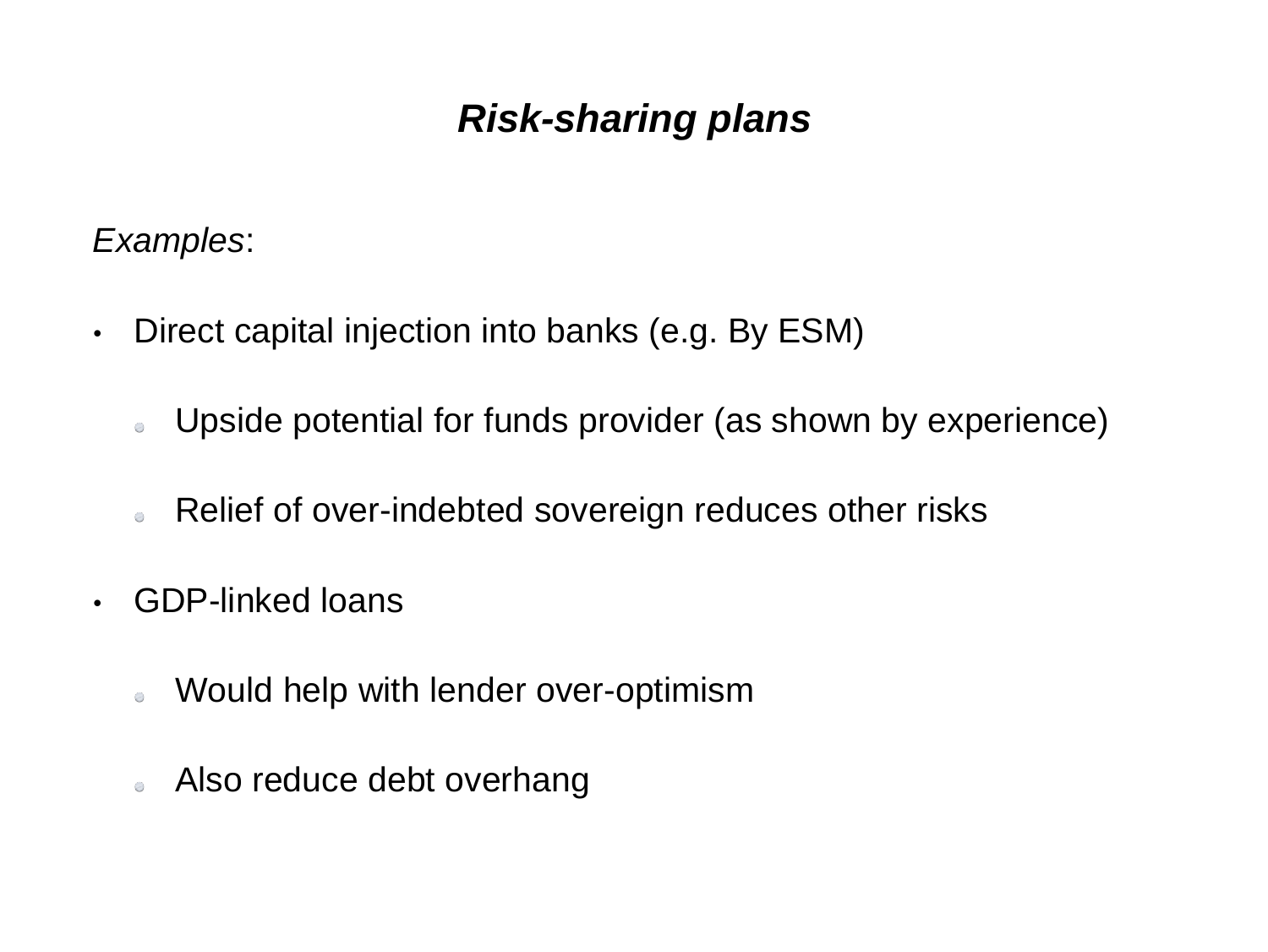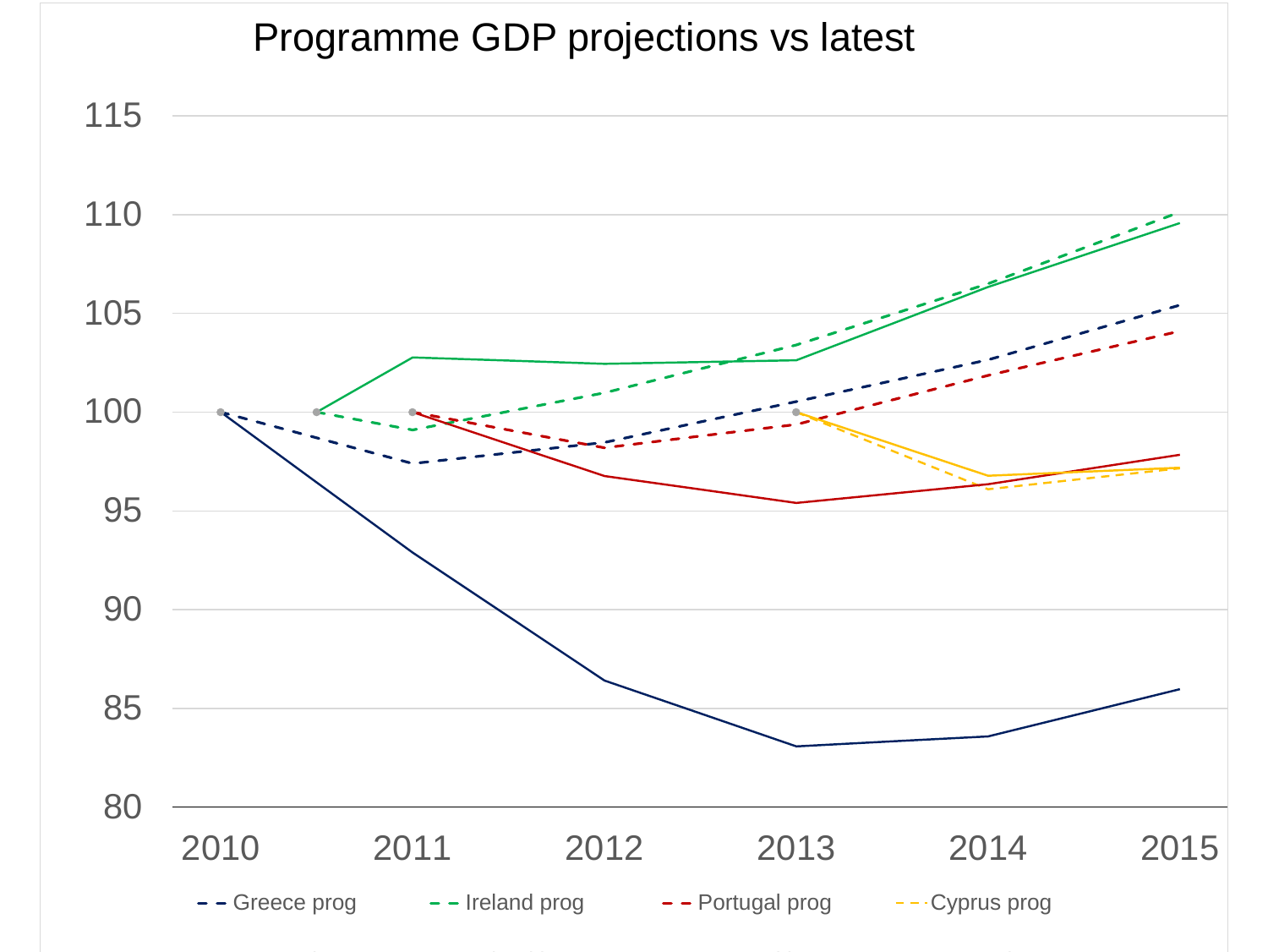### *Debt mutualization plans*

Including:

- Debt Reduction Fund and Pact (DRF/P) (German Economic Experts);
- Eurobills (Philippon, etc);
- ESBIES (Euronomics group)
- PADRE plan (Paris-Wyplosz)

Significant contrasts -- one of them mutualises all debt less than 60% GDP (ESBIES); another all that is more than 60% GDP (DRF/P)

Do they involve wealth transfer *ex ante*; *ex post*?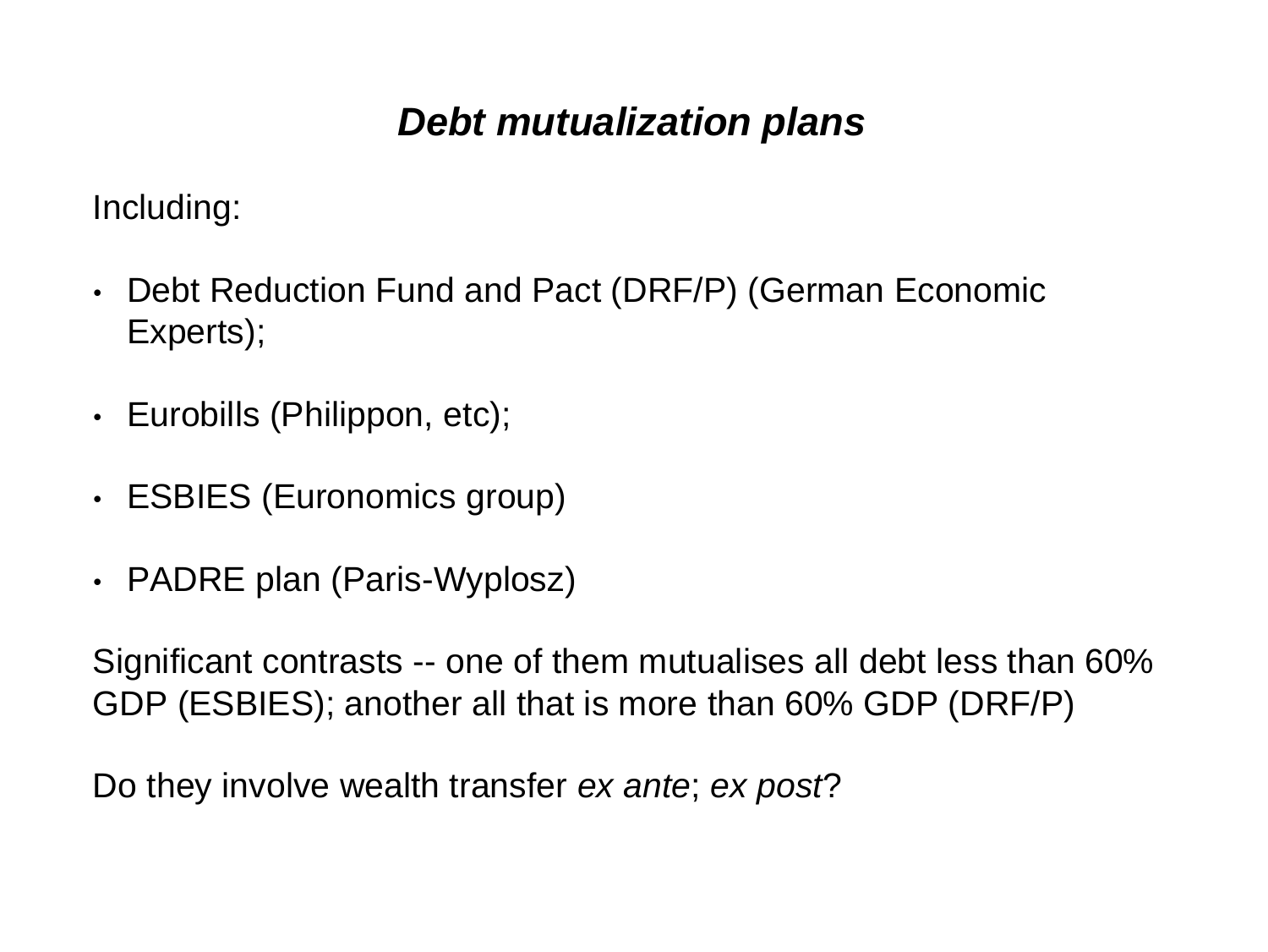- The envisaged benefits of these schemes, while they can be said to be Pareto-improving, the envisaged benefits of these schemes are skewed towards certain countries. This is a political barrier to action.
- The more grandiose the plan, the more likely its adverse sideeffects would dominate.
- Moral hazard issues both real and imagined are central to the political debate.
- The Treaty's proscription of actions that would turn the EA into a "transfer union" stand in the way of several of the most far-reaching proposals.